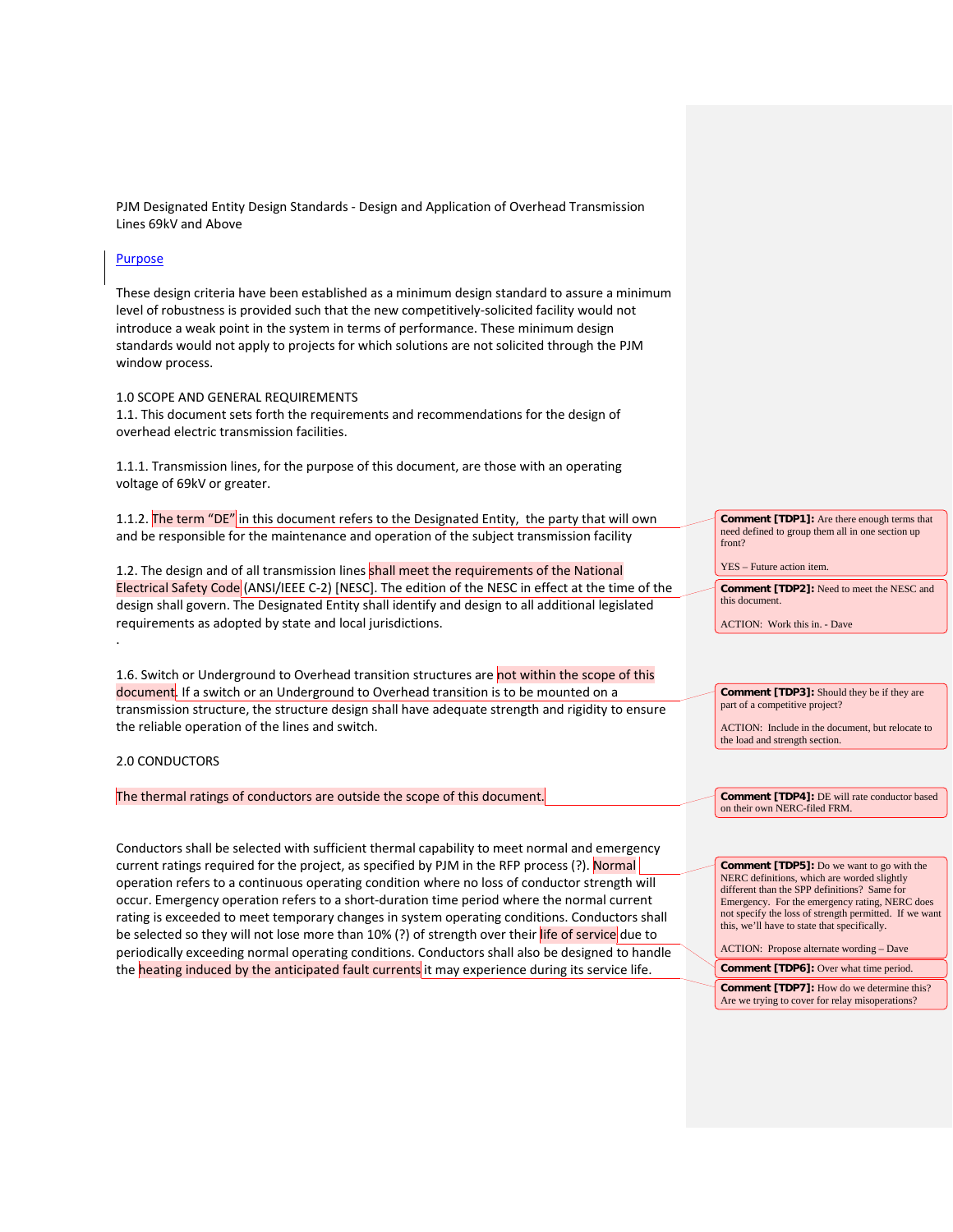Conductors shall be of adequate strength to meet required design loading conditions and sustain mechanical loads as specified in Section "X", while still meeting the minimum clearance requirements as discussed in Section "X".

Qualified conductors are those meeting all applicable ASTM standards for the materials included in the construction of the cable. Conductor connectors and accessories shall also meet applicable **ANSI/NEMA standards**, and shall have thermal capabilities no less than the conductor.

Conductor selection and configuration, including conductor size and the number of subconductors, shall take into consideration electrical system performance parameters such as voltage, stability, losses, impedance, corona, electric and magnetic fields, audible noise and TV and Radio interference.

Conductor selection shall consider short and long-term material availability locally and within the industry for purposes of maintenance and circuit restoration. Adequate quantities of material shall be stocked by the Designated Entity to allow restoration of the line in sufficient time (one week?).

## 3.2 Galloping Mitigation:

Lines shall be designed to mitigate galloping unless a study is performed demonstrating the line configuration is not prone to galloping. Mitigation shall be by the following methods:

- Providing adequate electrical clearances
- Providing structures designed for additional cyclical stresses of galloping conductors.
- Providing in-span interphase insulators or anti-galloping devices.
- Use T2 conductor

## Electrical Clearances:

Single loop galloping shall be used for spans less than 700 feet. Double loop galloping shall be used for spans of 700 feet or greater or any span that has strain connections on both ends.

One of two methods shall be used to model galloping ellipses.

- 1. A combination of the A.E. Davison method for single loop galloping and the L.W.Toye method for double loop galloping.
- 2. The CIGRE method per Bulletin 322.

When checked using these methods, galloping ellipses shall not overlap one another. Galloping clearances shall also be checked between the transmission conductors and shield wires. **Comment [TDP11]:** Conservative?

The following load cases shall be used for galloping calculations:

- 1. 32°F, 0.5" Radial ice, 2 PSF wind (For determination of Swing Angle)
- 2. 32°F, 0.5" Radial ice, No Wind (For determination of sag and conductor motion ellipses)

**Comment [TDP8]:** No ANSI standards for high temperature operation.

**Comment [TDP9]:** Suggest striking. The Respondent must submit their O&M plans in the RFP.

**Comment [TDP10]:** Is a lot of this design manual material?

ACTION: Group agrees this is too prescriptive and in some cases conservative. Dave to suggest language.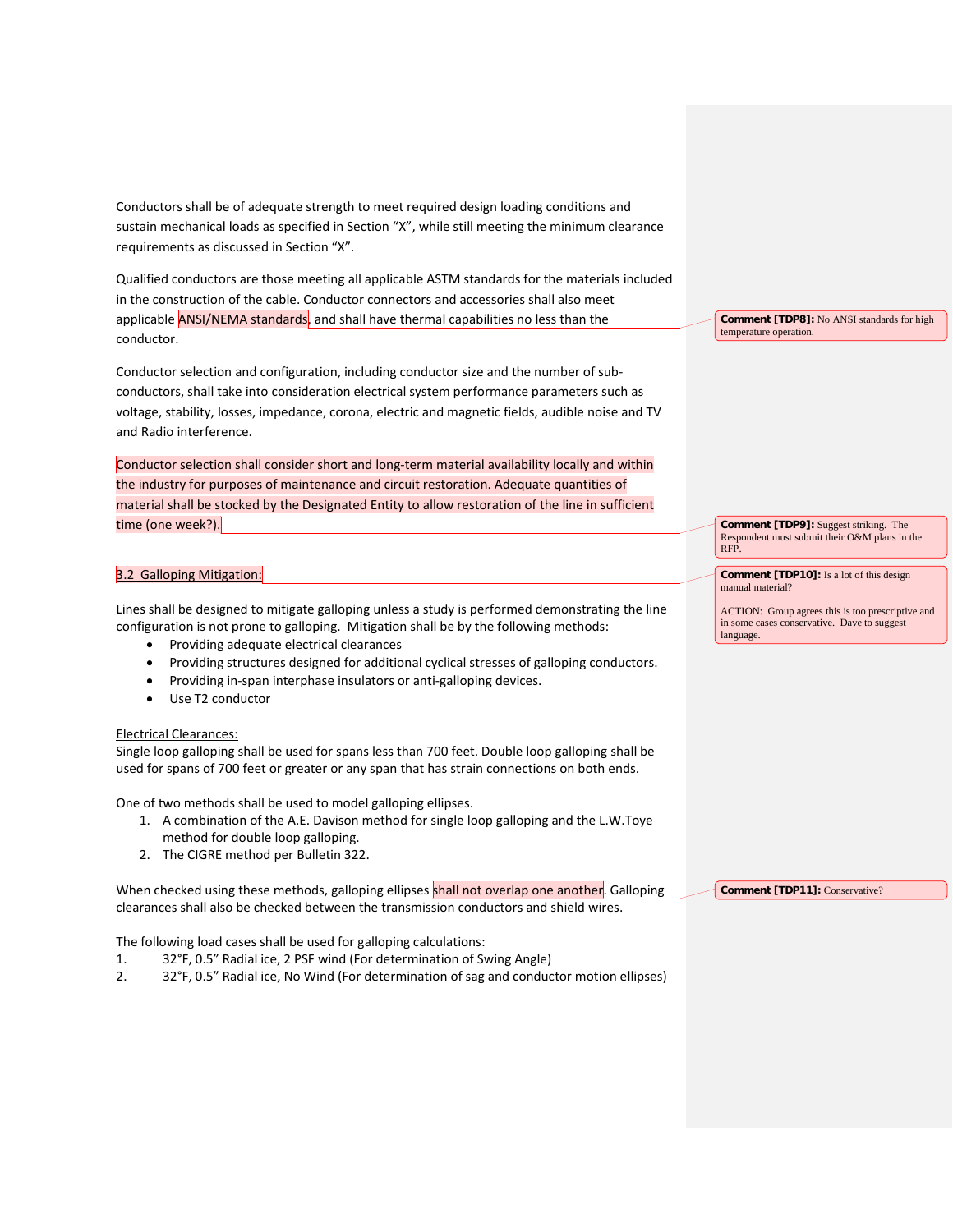Long spans over eighteen hundred (1800) feet shall take into account existing line historical operation. If no data is available a study shall be performed to determine the proper mitigation methods.

## Further Discussion:

**Comment [TDP12]:** Seems severe.

- 1. Clearance between the galloping ellipses.
	- a. Use a constant buffer for all voltages. 1ft?
	- b. Use a voltage dependent buffer.
		- i. 69kV 6"
		- ii. 138kV 12"
		- iii. 230kV 18"
		- iv. 500kV 42"

## Vibration

All spans of conductors and static wires shall be evaluated for susceptibility to aeolian vibration. Where aeolian vibration is of concern, mitigation measures shall be taken to avoid damage to conductors, shield wires, hardware and structures. Mitigation measures may include reduced design tensions, mechanical vibration dampers, spacer dampers for bundled conductors, or specially designed conductors, either singly or together. A vibration analysis should be performed by qualified vibration damper vendors and should include recommendations on the type, quantity and placement of vibration damper hardware.

## 5.0 ELECTRICAL DESIGN PARAMETERS

#### 5.1 Right-Of-Way Width

At a minimum, sufficient right of way width shall be provided so that NESC clearances (plus a three foot buffer?) are maintained to the edge of the right of way, and to adjacent power lines when they exist. This should be calculated with conductors at rest (no wind), final sag, and at the maximum operating temperature; and also with the conductors displaced due to a 6 psf wind, 60F, no ice, final sag condition. Deflection of flexible structures shall also be included in this calculation.

Other considerations shall be made for vegetation management, maintenance, future development and anything else that may impact the long term reliability, maintenance and safe operation of the line.

EMF and AN at edge of ROW to meet state and local requirements.

Consideration shall be given to acquiring uniform ROW widths.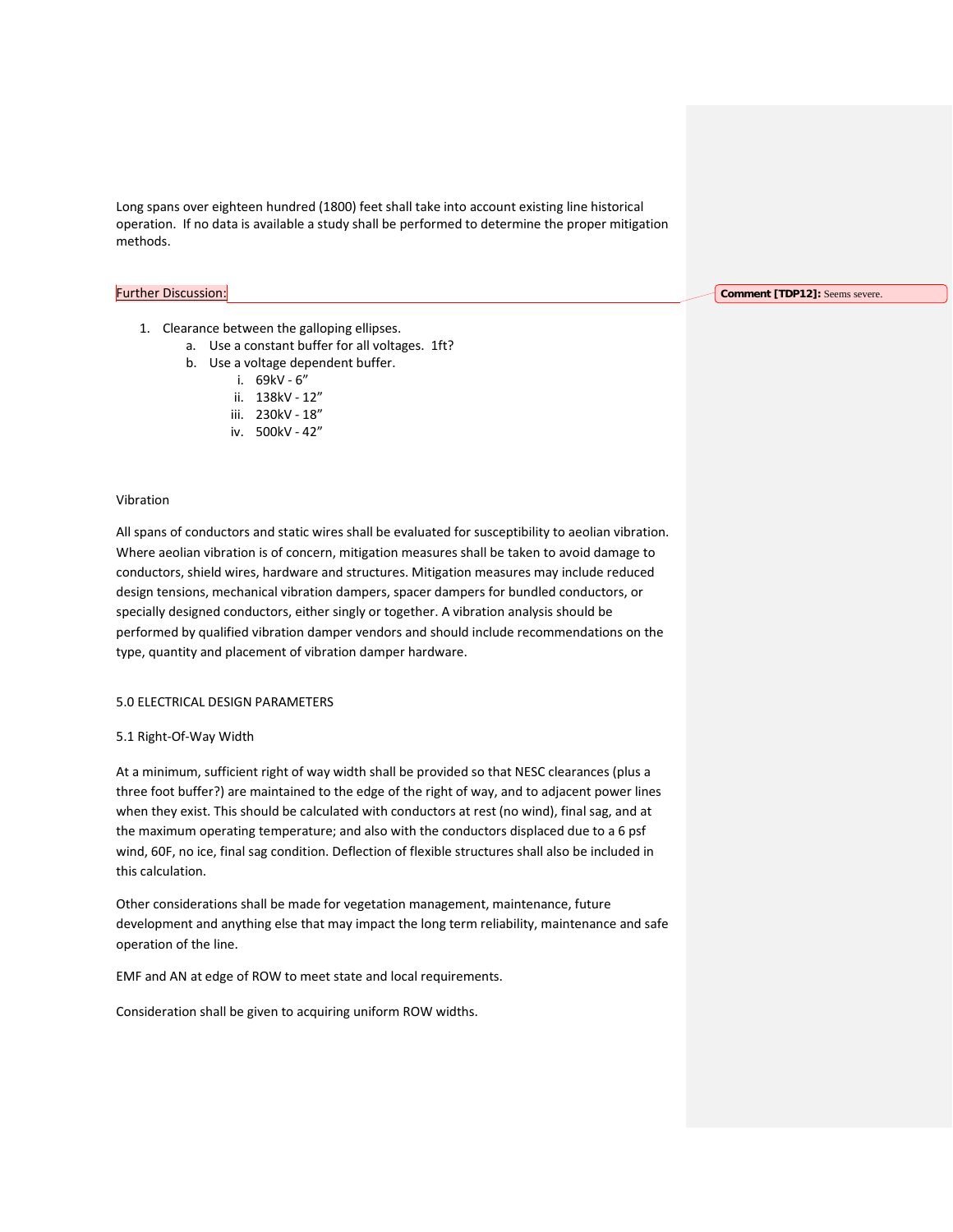## Live Line

Sufficient space to maintain OSHA minimum approach distances in place at the date of project approval, either with or without tools, shall be provided. When live-line maintenance is anticipated, designs shall be suitable to support the type of work that will be performed (e.g., insulator assembly replacement) and the methods employed (i.e., hot stick, bucket truck, or helicopter work, etc.).

#### Clearance Requirements

The clearance requirements presented in this section of the standards will be maintained with the reference conductor at maximum sag and after experiencing the maximum loading conditions ("final" conditions). Maximum sag conditions may be experienced at maximum conductor operating temperatures or under heavy ice conditions. For conductor-to-conductor clearances between different circuits, the upper conductor shall be at maximum sag and the lower conductor at "minimum" sag. Minimum Sag is defined as 0 degree F, no wind, no ice, initial conditions. In the absence of the necessary data to perform this analysis, the lower conductor's position may be approximated by a straight line interpolation between the attachment points.

Clearances shall assume maximum operating voltages as defined in PJM Manual 3. Baseline Voltage Limits. Exhibit 3 section 3.3.1. The system transient overvoltage's (TOV) shall then be applied and any elevation factors added as specified in NESC.

Wire to Ground Clearance - based on NESC Rule 232

All clearances over ground shall be set to accommodate vehicle access, plus a 3 foot clearance buffer at maximum sag. The minimum allowed clearance between the lowest transmission line conductor(s) shall meet the required NESC minimum plus a safety envelope of 3 feet. (The safety envelope is required to allow for sag and clearance uncertainties due to: actual conductor operating temperature, conductor sagging error, ground topography accuracy, plotting accuracy and other sources of error. The inclusion of a safety envelope is considered to be prudent). The NESC minimum shall be calculated with the conductor at maximum operating voltage and the maximum operating temperature or maximum conductor loading.

The minimum clearances shall take into account the limitation of a 5 mA shock current as given in NESC Rule 232D3c. All areas beneath the line shall be assumed to allow vehicle access beneath the line. All terrain points shall be considered vehicle-accessible regardless of terrain changes or the presence of access roads.

For agricultural areas that may utilize farming equipment, additional clearance shall be provided to assure public safety and line reliability during the periods of farming and harvesting activities.

**Comment [TDP13]:** Minimum approach distances based on system-specific TOV.

ACTION: Update. Consult IEEE 516 and OSHA. If you don't know the actual TOV, then use the default. - Dave

**Comment [TDP14]:** Consider breaker operation (one-shot).

**Comment [TDP15]:** We stated up front that we meet NESC; can this be shortened?

ACTION: Update this section based on comments. - Dave

**Comment [TDP16]:** Why not NESC? What size vehicle, 8' or 14'?

Research, but 14' seems to be the consensus.

**Comment [TDP17]:** May be better to call it a design buffer.

**Comment [TDP18]:** Repeat of the previous sentence?

**Comment [TDP19]:** Suggest not calling it a safety buffer.

**Comment [TDP20]:** Commentary, is it needed? (especially the last sentence.

**Comment [TDP21]:** What is the requirement? Or should we just state "for the largest anticipated vehicle? How do we determine this. **Comment [TDP22]:** Not possible. **Comment [TDP23]:** Suggest avoiding.

**Comment [TDP24]:** Ditto.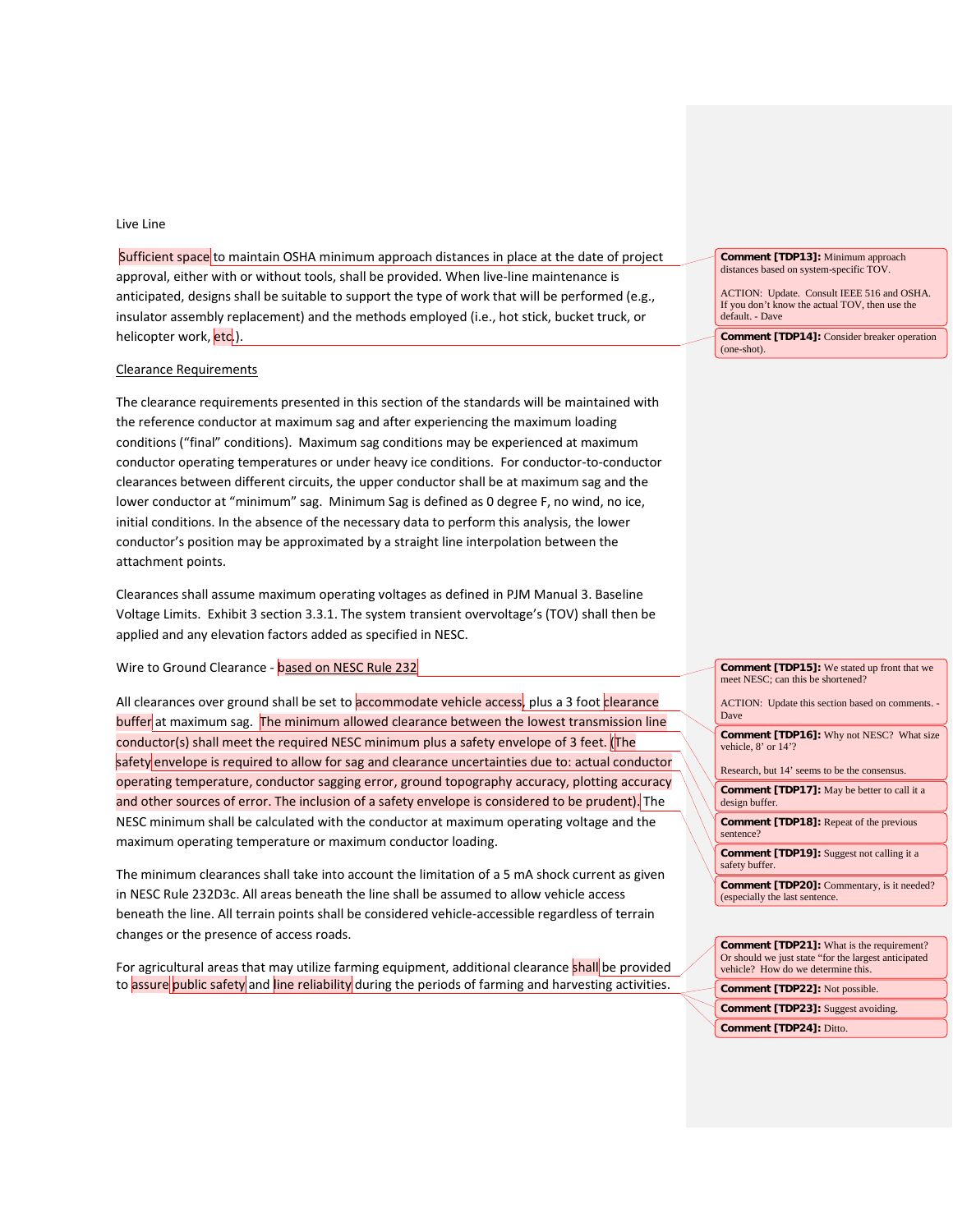## Clearances to waterways – Based on NESC Rule 232

Clearances over Waters of the United States shall be based, at a minimum, on the NESC requirements in Rule 232, plus a 3 foot buffer. In the event that the Army Corps of Engineers (ACOE) determines higher clearances are required, the ACOE requirements shall be held, plus a 3 foot buffer.

#### Avian Considerations.

Design should incorporate considerations for avian affects. The use and/or reference to industry guidelines such as APLIC – Avain Powerline action Committee which contain protection plan guidelines as well as suggested practices should be included in the design of the facilities. Design should determine if there is a need to incorporate avian considerations which could impact structure dimensions in areas where safe perching of birds has been an issue and could therefore materially impact the design of an overhead line.

#### 5.7 Insulation Requirements

The insulation system for the transmission line shall have values in excess of the leakage distance, 60 Hz wet, and Critical Impulse flashover values specified in Table 1. These values shown are minimum conditions and may need to be increased in specific locations such as coastal environments, industrial smokestack sites, or high altitudes. (BIL values are not included here as they are associated with substation insulation and not transmission line insulation,)

## 5.8 Lightning Performance and Grounding

All transmission structures will be individually grounded through a dedicated earth driven grounding system composed of ground rods and / or buried counterpoise or other devices. This system is to be measured on each individual structure prior to the installation of any overhead conductors or wires. The maximum acceptable resistance measurement of this grounding system for voltages up to and including 230 kV is 25 Ohms, and 15 ohms for voltages 345 kV and greater. The grounding system may include radial counterpoise wires, equipotential rings, or both. The TO must approve all grounding methods, and connections to the grounding system that are below grade. These resistance requirements are to assure acceptable lightning performance on the line as well as provide for the safe grounding of the line by construction and maintenance forces. Individual tower grounding measurements will be allowed to exceed the 25 or 15 Ohms required only if the average value for the 5 adjacent structures along the line is less than the 25 or 15-Ohm restriction.

To assure acceptable lightning performance, a shield wire is required above each transmission line. The number of shield wires and the maximum shielding angles between the shield wire and phase conductor are shown in Table 1. Each new structure design is to be analyzed using the EPRI MULTIFLASH or equivalent software to determine that the line design and actual grounding design provides the required lightning performance shown in Table 1.

**Comment [TDP25]:** Do they typically? If they are larger, why not the larger of  $NESC + 3$  or the ACOE clearance.

**Comment [TDP26]:** Shorten to just say that the APLIC guidance shall be considered in design?

**Comment [TDP27]:** Did we discuss using the SPP paragraph to address this and the next section. Insulation, grounding and structure arrangement all work together to provide targeted performance.

**Comment [TDP28]:** Conservative.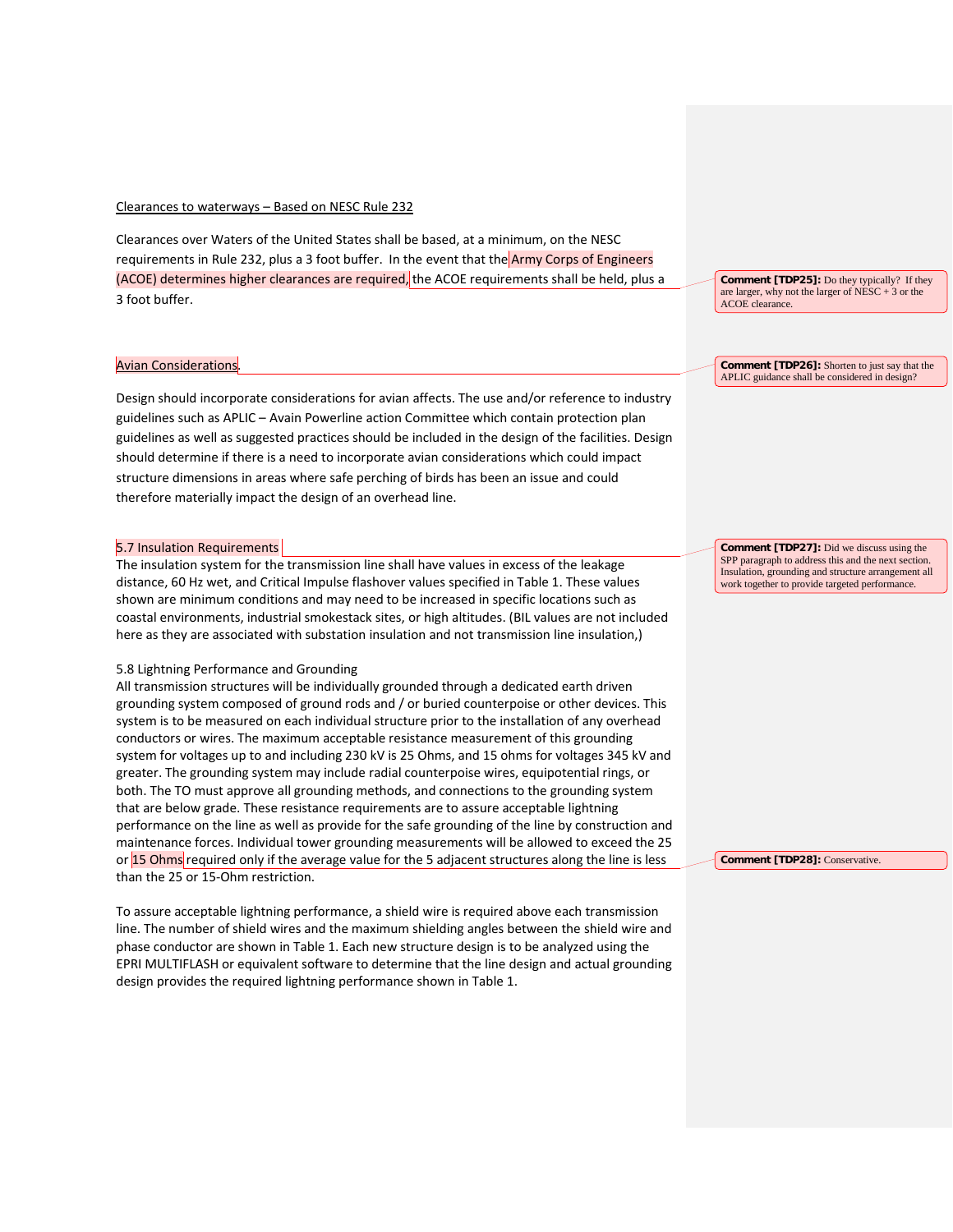In instances where it is very difficult to provide the required lightning performance, the DE may grant permission to utilize a limited application of transmission lines arresters. In no case will chemical ground treatments be allowed to improve structure grounding.

#### 5.9 EMF, RFI, TVI, and Audible Noise

The transmission line system is to be designed so that radio and TV interference is just perceptible at the edge of the right-of-way. This is typically the case with radio signal to noise ratios above 20 db, and TV signal to noise ratios above 40 db. The achievement of this level of performance is more of a problem for lines above 230 kV, so a radio frequency survey and investigation should be performed to measure actual radio and TV signal strength and calculate the signal to noise ratio. Audible noise at the edge of the right-of-way should be calculated for the designed transmission line using wet conductor as the design condition. The resultant noise level must not exceed the level limited by the state and local authorities. Typically the limitation is 55dbA during the daylight hours, and 50 dbA at night.

Electric and Magnetic Field (EMF) levels are to be calculated using the EPRI ENVIRO or equivalent software and compared to any state or local limits. Modifications are to be made through phasing, structure height, ground clearance, etc. to assure these limitations are met. If no specific limitations exist, the line should be designed to the level of EMF on and adjacent to the right-of-way. A typical example of such an effort is the appropriate choice of phasing on the right-of-way.

## 5.10 Inductive Interference

A study should be done to determine the inductive impact upon other utilities due to the power flow in the new transmission line. The power flow may induce unusual currents and voltages in magnetic and electrical conductors that run parallel to the transmission line. When it is determined that the currents or voltages are being induced in nearby utilities or other facilities, the engineer for the new or modified line being constructed must take the appropriate corrective actions to eliminate or lower the currents or voltages to an acceptable level.

#### 5.11 Line Transpositions

The transmission line designer may be required to transpose the geometry of a new transmission line if the voltage imbalance exceeds the tolerance of the TO at the substations the line connect s to. If transpositions structures are required, they shall be designed to provide for easy routine maintenance of the structure.

#### 5.12 Line Crossings

Line crossings should be avoided if possible, but when line crossings are unavoidable they should be configured such that the most important circuits to the transmission network are on top. Additionally, crossings must be configured such that a single component failure will not outage more than one other circuit (beyond the circuit with the failed component). This is in accordance with MAAC Criteria.

**Comment [TDP29]:** Does this preclude the use of bentonite backfill?

**Comment [TDP30]:** This is the only real requirement here. The rest seems to be suggestions or design manual material. EMF, etc are also addressed in the conductor section.

## **Comment [TDP31]:** Is this possible? **Comment [TDP32]:** Means and methods; design manual material. **Comment [TDP33]:** Seems like design manual material. I don't see a design requirement. **Comment [TDP34]:** More definition? Electric utilities only, or gas? Railroad? **Comment [TDP35]:** Is this limiting to only steady state conditions? What about fault conditions? **Comment [TDP36]:** Could this be more

collaborative between the DE and the affected utility.

**Comment [TDP37]:** Suggest striking; It doesn't offer a design criteria.

**Comment [TDP38]:** Phasing?

**Comment [TDP39]:** This is a good practice, but is it more appropriate in a design manual?